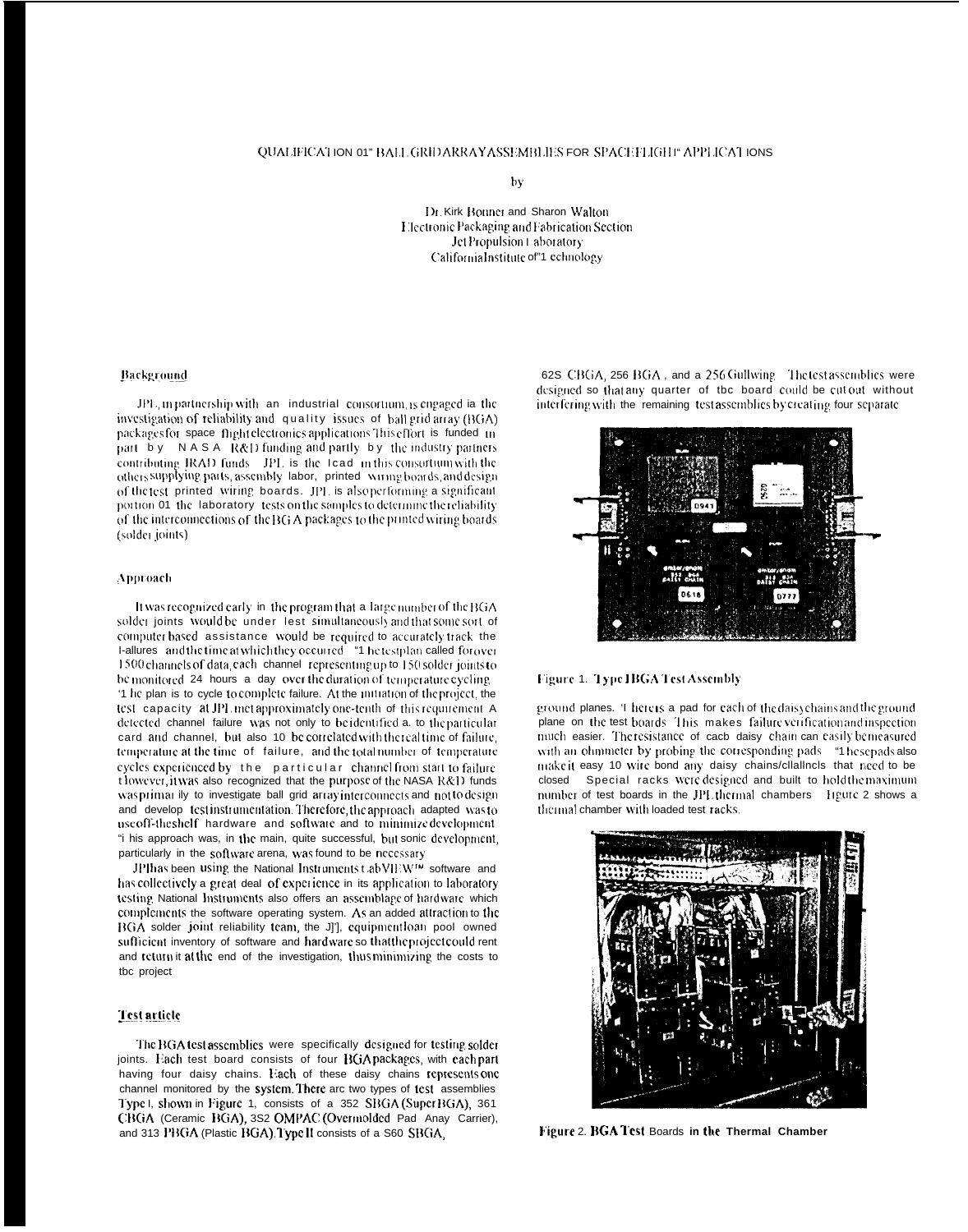

Figure 3. Instrumentation System Block Diagram

#### DetailedDescription Of"1 he Test Setup

"1 he data acquisition systemprogram, DAQ VI, was written around the [abVII/W graphics based operating system and using the hardware handlers provided by National Instruments. The program controls the temperature chambers, gathers the data from the inter face cards, logs the data onto a spread sheet type data base, and provides operator interface for case of operation. I igure 3 is a block diagram of the laboratory test system

"1 he software is installed in a Pentium Personal Computer which also contains a National Instruments IEEE-488 General Purpose Interface Bus (GBIB) Board and a special Data Acquisition (DAQ) hoard Model AT-MIO- 161:-10 also supplied by National Instruments Connected to the GPIB board are three Thermotron® thermal chambers. 1 his 11111: bus can be expanded to control other devices such as power supplies for the cycling of heating elements mounted on the BGA devices to simulate the heat that active devices would normally dissipate.

The DAQ board is connected to National Instruments SCXI hardware interface modules installed in four National Instruments card cages The SCXI hardware consists of 4 SCXI-1001, 12 card chassis, 47 SCXI-1 162 discreteinput modules, and I SCXI-1 100 thermocouple input module for a total capacity of I S04 discrete inputs and 32 temperature inputs

The Discrete Input module (SCXI-1 162) is a 32 channel device with optical input coupling Input isolation provided by the optical coupler front cod of this module was considered to be a pre-requisite because of severe ground loop noise problems encountered with other instrumentation schemes that had been used in the test laboratory, The relatively low input impedance of the front end, 360 ohms, also helps tight the electrical noise inherent in the environment of the test facility. Figure 4 is a block diagram of the input stage of the module.

The thermocouple module provides 32 channels of input which provides for the measurement of local temperatures (i.e. in the viciniry of the test samples).



ligure 4. InputBlock Diagram

'1 he BGA packages are wire bonded internally so thar when combined with the circuitry on the test PWB a daisy chain of up to t 50 solder joints is formed Each discrete input channel monitors one such daisy chain by detecting the presence or absence of approximately 7 milliamps of current through the LED portion of the optical coupler device

When a solder joint breaks, the current will not be able to pass through the solder joint, so the LED will not get the current it needs to light When the  $J/J$  is turned off, the light sensitive transistor sends back a logic high to the computer telling the computer that something is wrong with the channel The computer reads rhc logic high and knows that a solder joint has failed.

The DAQ VI program will display an event (a circuit eitheropening or closing.) along with a message that shows the channel number, test board number, board location, time, cycle number, date, and temperature that the event occurred Figure 5 is a depiction of the operator interface displayed on the computer monitor. It was decrned important to record both openings and closing, of the circuit to detect intermittants if they occur.

This information is also written to a file that can be brought Lip in a spreadsheet program DAO. VI also keeps track of the number of thermal cycles each board accumulates, the board location, serial number, and its corresponding channels (16 per board).

The assembled National Instuments haradware, cables, and power supplies are shown in a rack in Figure 6.